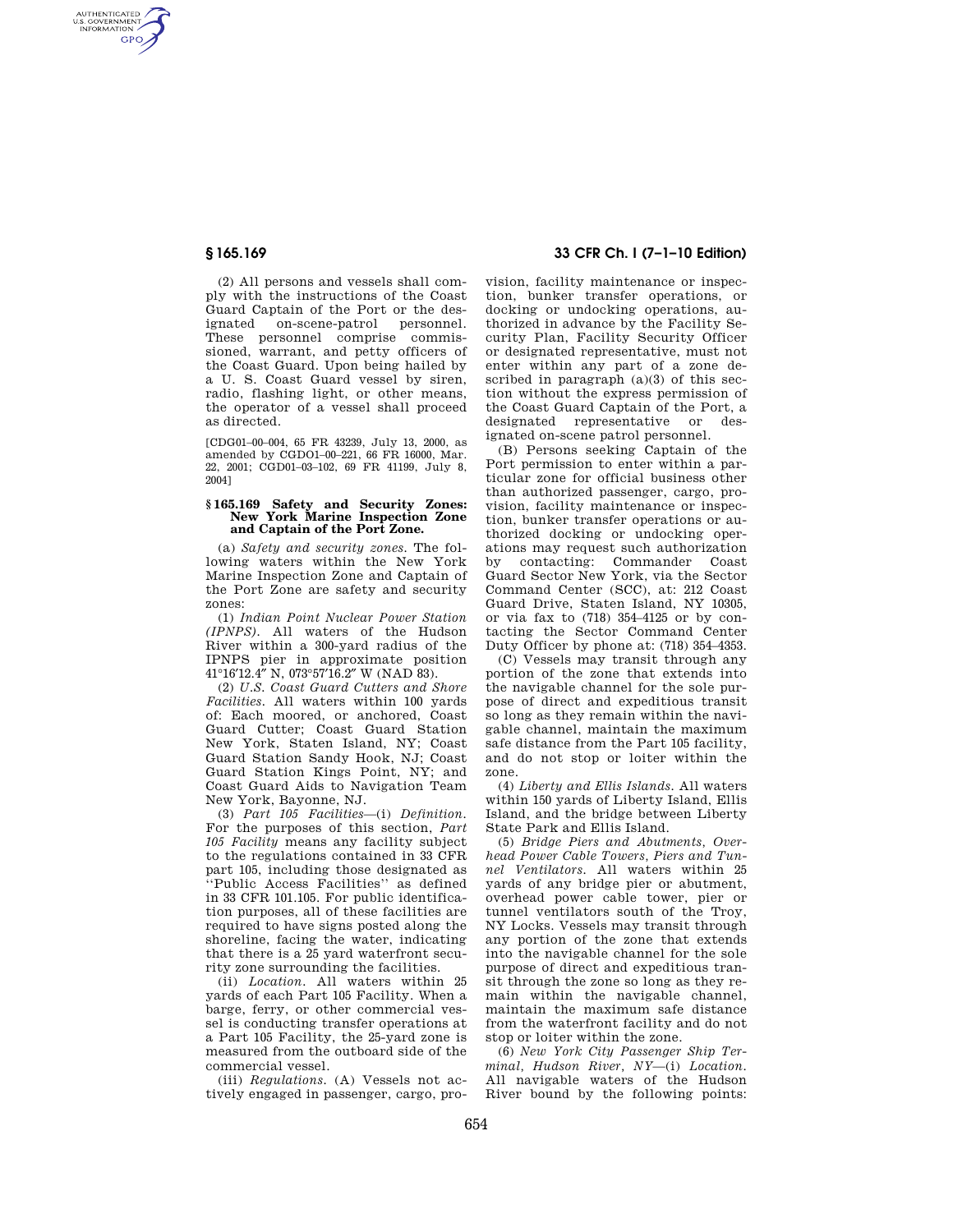# **Coast Guard, DHS § 165.169**

From the point 40°46′09″ N, 073°59′48.7″ W on the seawall midway between Pier 92 and 94, thence northwest to approximate position 40°46′14″ N, 074°00′00.9″ W, approximately 125 yards northwest of Pier 92, thence southwest to approximate position 40°45′56.7″ N, 074°00′15.3″ W, approximately 150 yards west of Pier 86, thence east to the seawall between Pier 84 and Pier 86 at approximate position 40°45′49.6″ N, 073°59′58.1″ W (NAD 1983), thence northeast along the shoreline to the point of origin.

(ii) *Regulations.* Vessels not actively engaged in passenger, cargo, provision, facility maintenance or inspection, bunker transfer operations, or docking or undocking operations, authorized in advance by the Facility Security Plan, Facility Security Officer or designated representative, must not enter within any part of a zone described in paragraph (a)(6) of this section without the express permission of the Coast Guard Captain of the Port, a designated representative or designated on-scene patrol personnel. Persons seeking Captain of the Port permission to enter within the zone described in paragraph (a)(6) of this section for official business other than authorized passenger, cargo, provision, facility maintenance or inspection, bunker transfer operations or authorized docking or undocking operations may request such authorization by contacting: Commander Coast Guard Sector New York, via the Sector Command Center (SCC), at: 212 Coast Guard Drive, Staten Island, NY 10305, or via fax to (718) 354–4125 or by contacting the Sector Command Center Duty Officer by phone at: (718) 354–4353.

(7) *La Guardia Airport, Bowery and Flushing Bays, Queens, NY.* (i) *Location: 200-Yard Zone.* All waters of Bowery and Flushing Bays within approximately 200 yards of La Guardia Airport bound by the following points: Onshore at Steinway, Queens, in approximate position 40°46′32.1″ N, 073°53′22.4″ W, thence to 40°46′52.8″ N, 073°53′09.3″ W, thence to 40°46′54.8″ N, 073°52′54.2″ W, thence to 40°46′59.3″ N, 073°52′51.3″ W, thence to 40°47′11.8″ N, 073°53′17.3″ W, thence to 40°47′13.0″ N, 073°53′16.1″ W on Rikers Island, thence easterly along the Rikers Island shoreline to approximate position 40°47′12.9″ N, 073°52′17.9″

```
W, thence to 40°47′16.7″ N, 073°52′09.2″ W, 
thence to 40°47′36.1″ N, 073°51′52.5″ W, 
thence to 40°47′35.1″ N, 073°51′50.5″ W, 
thence to 40°47′15.9″ N, 073°52′06.4″ W, 
thence to 40°47′14.5″ N, 073°52′03.1″ W, 
thence to 40°47′10.6″ N, 073°52′06.7″ W, 
thence to 40°47′01.9″ N, 073°52′02.4″ W, 
thence to 40°46′50.4″ N, 073°52′08.1″ W, 
thence to 40°46′26.8″ N, 073°51′18.5″ W, 
thence to 40^{\circ}45'57.2'' N, 073^{\circ}51'01.8'' W,
thence to 40°45′51.2″ N, 073°50′59.6″ W, 
thence to 40°45′49.5″ N, 073°51′07.2″ W, 
thence to 40°45′58.8″ N, 073°51′13.2″ W, 
thence to 40°46′02.3″ N, 073°51′20.1″ W, 
thence to 40°45′48.4″ N, 073°51′37.0″ W, 
(NAD 1983) thence along the shoreline 
to the point of origin.
```
(ii) *Location: 100-Yard Zone.* All waters of Bowery and Flushing Bays within approximately 100 yards of La Guardia Airport bound by the following points: Onshore at Steinway, Queens, in approximate position 40°46′32.1″ N, °53′22.4″ W, thence to 40°46′50.6″ N, °53′07.3″ W, thence to 40°46′53.0″ N, °52′50.9″ W, thence to 40°46′57.6″ N, °52′47.9″ W, thence to 40°47′11.8″ N, 073°53'17.3" W, thence to 40°47'13.0" N, °53′16.1″ W on Rikers Island, thence easterly along the Rikers Island shoreline to approximate position 40°47′12.9″ N, 073°52′17.9″ W, thence to 40°47′16.7″ N, °52′09.2″ W, thence to 40°47′36.1″ N, °51′52.5″ W, thence to 40°47′35.1″ N, °51′50.5″ W, thence to 40°47′15.9″ N, °52′06.4″ W, thence to 40°47′14.5″ N, °52′03.1″ W, thence to 40°47′07.9″ N, °52′09.2″ W, thence to 40°47′01.4″ N, °52′06.1″ W, thence to 40°46′50.0″ N,  $073^{\circ}52'14.6''$  W, thence to  $40^{\circ}46'22.2''$  N, °51′16.0″ W, thence to 40°45′57.2″ N, °51′01.8″ W, thence to 40°45′52.4″ N, °51′00.2″ W, thence to 40°45′50.6″ N, °51′07.9″ W, thence to 40°45′58.8″ N, °51′13.2″ W, thence to 40°46′04.0″ N, °51′23.3″ W, thence to 40°45′51.2″ N, °51′38.8″ W, (NAD 1983) thence along the shoreline to the point of origin.

(iii) *Enforcement period.* The zones described in paragraph (a)(7) of this section will be effective at all times. When port security conditions permit, the Captain of the Port will allow vessels to operate within that portion of the waters described in paragraph  $(a)(7)(i)$ that lies outside of the waters described in paragraph  $(a)(7)(ii)$ . Authorization to enter the waters that lie between the outer boundaries of the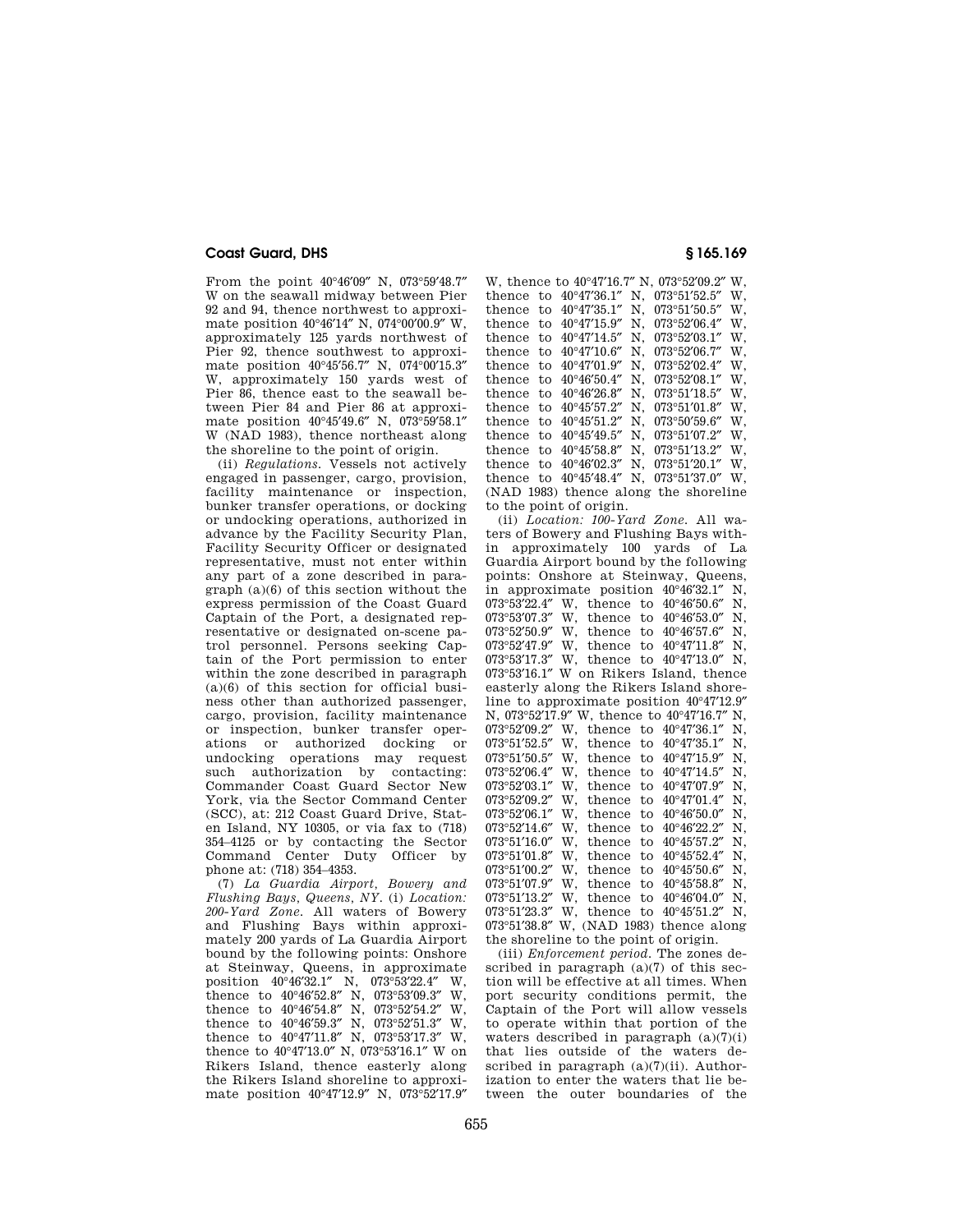zones described in paragraphs (a)(7)(i) and  $(a)(7)(ii)$  will be communicated by the Captain of the Port to the public by marine broadcast, or local notice to mariners, or notice posted at *http:// homeport.uscg.mil/newyork*.

(8) *John F. Kennedy Airport, Jamaica Bay, Queens, NY.* (i) *Location: Bergen Basin.* All waters of Bergen Basin north of 40°39′26.4″ N.

(ii) *Location: Thurston Basin.* All waters of Thurston Basin north of  $40^{\circ}38'21.2''$  N

(iii) *Location: 200-Yard Zone.* All waters of Jamaica Bay within approximately 200 yards of John F. Kennedy Airport bound by the following points: Onshore east of Bergen Basin, Queens, in approximate position 40°38′49.0″ N, 073°49'09.1" W, thence to 40°38'42.5" N. 073°49′13.2″ W, thence to 40°38′00.6″ N, 073°47′35.1″ W, thence to 40°37′52.3″ N, 073°47′55.0″ W, thence to 40°37′50.3″ N, 073°47′53.5″ W, thence to 40°37′59.4″ N, 073°47′32.6″ W, thence to 40°37′46.1″ N, 073°47′07.2″ W, thence to 40°37′19.5″ N, 073°47'07.2" W, thence to 40°37'19.5" N,<br>073°47'30.4" W, thence to 40°37'05.5" N,  $073^{\circ}47'03.0''$  W, thence to  $40^{\circ}37'34.7''$  N,  $073^{\circ}46'40.6''$  W, thence to  $40^{\circ}37'20.5''$  N. W, thence to  $40^{\circ}37'20.5''$ 073°46′23.5″ W, thence to 40°37′05.7″ N, 073°46′34.9″ W, thence to  $40^{\circ}36'54.8''$  N, 073°46′26.7″ W, thence to  $40^{\circ}37'14.1''$  N. W, thence to  $40^{\circ}37'14.1''$  $073^{\circ}46'10.8''$  W, thence to  $40^{\circ}37'36.9''$  N. 073°45′52.8″ W, thence to 40°38′00.8″ N, 073°44′54.9″ W, thence to 40°38′05.1″ N, 073°45′00.3″ W, (NAD 1983) thence along the shoreline to the point of origin.

(iv) *Location: 100-Yard Zone.* All waters of Jamaica Bay within approximately 100 yards of John F. Kennedy Airport bound by the following points: Onshore east of Bergen Basin, Queens, in approximate position 40°38′49.0″ N, 073°49′09.1″ W, thence to 40°38′45.1″ N, 073°49′11.6″ W, thence to 40°38′02.0″ N, 073°47′31.8″ W, thence to 40°37′52.3″ N, 073°47'55.0" W, thence to 40°37'50.3" N, 073°47′53.5″ W, thence to 40°38′00.8″ N, 073°47′29.4″ W, thence to 40°37′47.4″ N,  $073^{\circ}47'02.4''$  W, thence to  $40^{\circ}37'19.9''$  N. 073°47′25.0″ W, thence to 40°37′10.0″ N,  $073^{\circ}47'03.7'' \text{ W}, \text{ thence to } 40^{\circ}37'37.7'' \text{ N}, \\ 073^{\circ}46'41.2'' \text{ W}, \text{ thence to } 40^{\circ}37'22.6'' \text{ N}.$ W, thence to  $40^{\circ}37'22.6''$  N, 073°46′21.9″ W, thence to 40°37′05.7″ N,  $073^{\circ}46'34.9''$  W, thence to  $40^{\circ}36'54.8''$  N,  $073^{\circ}46'26.7''$  W, thence to  $40^{\circ}37'14.1''$  N. W, thence to  $40^{\circ}37'14.1''$ 073°46′10.8″ W, thence to 40°37′40.0″ N, 073°45′55.6″ W, thence to 40°38′02.8″ N, 073°44′57.5″ W, thence to 40°38′05.1″ N,

# **§ 165.169 33 CFR Ch. I (7–1–10 Edition)**

073°45′00.3″ W, (NAD 1983) thence along the shoreline to the point of origin.

(v) *Enforcement period.* The zones described in paragraphs (a)(8) of this section will be effective at all times. When port security conditions permit, the Captain of the Port will allow vessels to operate within that portion of the waters described in paragraph (a)(8)(iii) that lies outside of the waters described in paragraph  $(a)(8)(iv)$ . Authorization to enter the waters that lie between the outer boundaries of the zones described in paragraphs (a)(8)(iii) and (a)(8)(iv) will be communicated by the Captain of the Port to the public by marine broadcast, local notice to mariners, or notice posted at *http:// homeport.uscg.mil/newyork*.

(9) *NYPD Ammunition Depot, Rodman Neck, Eastchester Bay, NY.* (i) *Location: 150-Yard Zone.* All waters of Eastchester Bay within approximately 150 yards of Rodman Neck bound by the following points: Onshore in approximate position 40°51′30.4″ N, 073°48′14.9″ W, thence to 40°51′29.9″ N, 073°48′20.7″ W, thence to 40°51′16.9″ N, 073°48′22.5″ W, thence to 40°51′07.5″ N, 073°48′18.7″ W, thence to 40°50′54.2″ N, 073°48′11.1″ W, thence to 40°50′48.5″ N, 073°48′04.6″ W, thence to 40°50′49.2″ N, 073°47′56.5″ W, thence to 40°51′03.6″ N, 073°47′47.3″ W, thence to 40°51′15.7″ N, 073°47′46.8″ W, thence to 40°51′23.5″ N, 073°47′41.9″ W, (NAD 1983) thence southwesterly along the shoreline to the point of origin.

(ii) *Location: 100-Yard Zone.* All waters of Eastchester Bay within approximately 100 yards of Rodman Neck bound by the following points: Onshore in approximate position 40°51′30.4″ N, 073°48′14.9″ W, thence to 40°51′30.1″ N, 073°48′19.0″ W, thence to 40°51′16.8″ N, 073°48′20.5″ W, thence to 40°51′07.9″ N, 073°48′16.8″ W, thence to 40°50′54.9″ N, 073°48′09.0″ W, thence to 40°50′49.7″ N, 073°48′03.6″ W, thence to 40°50′50.1″ N, 073°47′57.9″ W, thence to 40°51′04.6″ N, 073°47'48.9" W, thence to 40°51'15.9" N, 073°47′48.4″ W, thence to 40°51′23.5″ N, 073°47′41.9″ W, (NAD 1983) thence southwesterly along the shoreline to the point of origin.

(iii) *Enforcement period.* The zones described in paragraph (a)(9) of this section will be effective at all times. When port security conditions permit, the Captain of the Port will allow vessels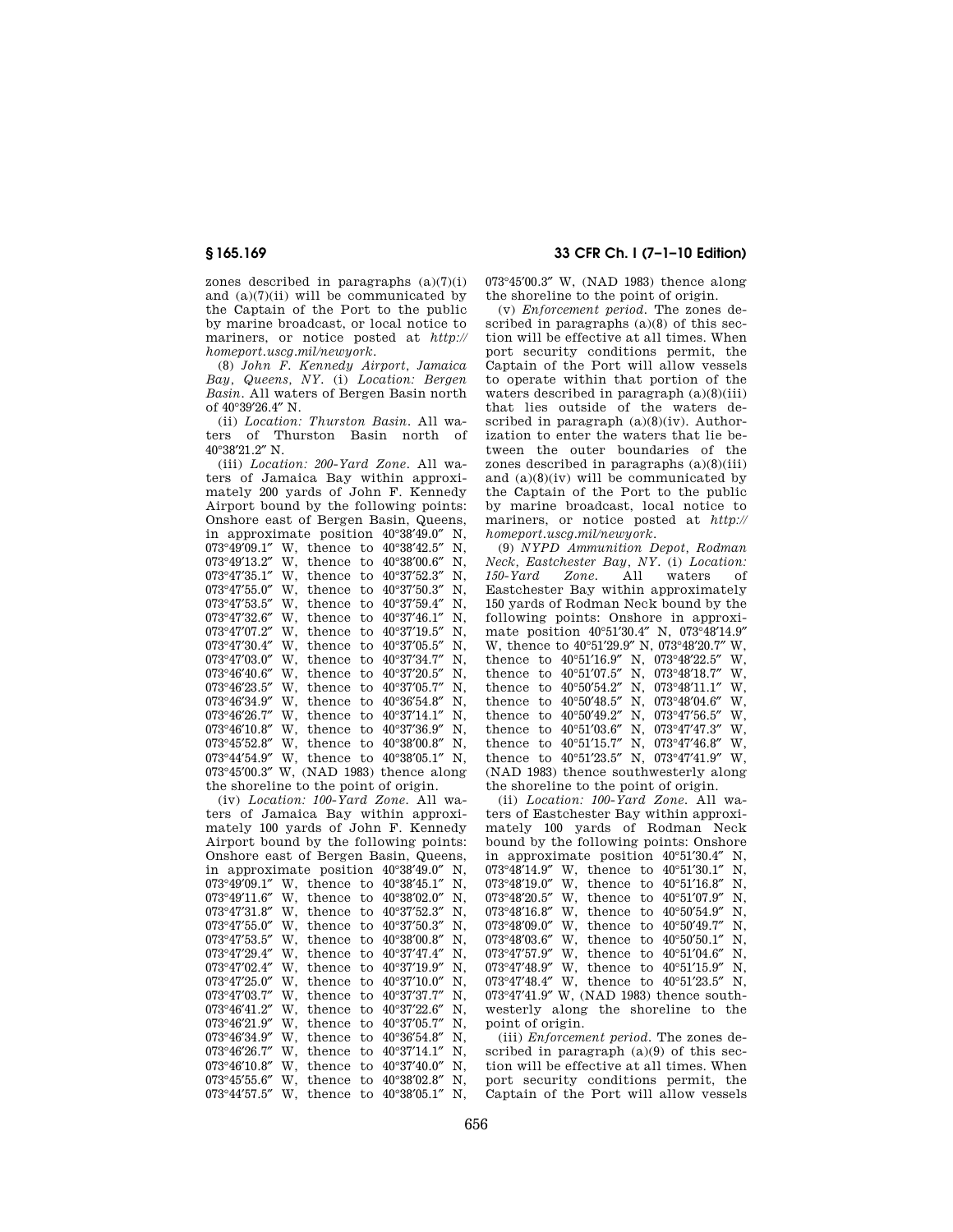# **Coast Guard, DHS § 165.169**

to operate within that portion of the waters described in paragraph  $(a)(9)(i)$ that lies outside of the waters described in paragraph  $(a)(9)(ii)$ . Authorization to enter the waters that lie between the outer boundaries of the zones described in paragraphs (a)(9)(i) and  $(a)(9)(ii)$  will be communicated by the Captain of the Port to the public by marine broadcast, local notice to mariners, or notice posted at *http:// homeport.uscg.mil/newyork*.

(10) *Port Newark/Port Elizabeth, Newark Bay, NJ.* All waters of Newark Bay bound by the following points: °41′49.9″ N, 074°07′32.2″ W, thence to °41′46.5″ N, 074°07′20.4″ W, thence to °41′10.7″ N, 074°07′45.9″ W, thence to °40′54.3″ N, 074°07′55.7″ W, thence to °40′36.2″ N, 074°08′03.8″ W, thence to °40′29.1″ N, 074°08′06.3″ W, thence to °40′21.9″ N, 074°08′10.0″ W, thence to °39′27.9″ N, 074°08′43.6″ W, thence to °39′21.5″ N, 074°08′50.1″ W, thence to °39′21.5″ N, 074°09′54.3″ W, (NAD 1983) thence northerly along the shoreline to the point of origin.

(11) *Global Marine Terminal, Upper New York Bay.* All waters of Upper New York Bay between the Global Marine and Military Ocean Terminals, west of the New Jersey Pierhead Channel.

(12) *Approaches to New York, Atlantic Ocean*—(i) *Location:* All waters of the Atlantic Ocean between the Ambrose to Hudson Canyon Traffic Lane and the Barnegat to Ambrose Traffic Lane bound by the following points: 40°21′29.9″ N, 073°44′41.0″ W, thence to 40°21′04.5″ N, 073°45′31.4″ W, thence to 40°15′28.3″ N, 073°44′13.8″ W, thence to 40°15′35.4″ N, 073°43′29.8″ W, thence to 40°19′21.2″ N, 073°42′53.0″ W, (NAD 1983) thence to the point of origin.

(ii) *Enforcement period.* Enforcement periods for the zone in paragraph (a)(12) of this section will be announced through marine information broadcast or other appropriate method of communication and the zone is activated whenever a vessel is anchored in the area described in paragraph (a)(12)(i) or a Coast Guard patrol vessel is on-scene.

(iii) *Regulations.* (A) The area described in paragraph (a)(12) of this section is not a Federal Anchorage Ground. Only vessels directed by the Captain of the Port or his or her designated representative to enter this zone are authorized to anchor here.

(B) Vessels do not need permission from the Captain of the Port to transit the area described in paragraph (a)(12) of this section during periods when that security zone is not being enforced.

(13) *Liquefied Hazardous Gas (LHG) Vessels*—(i) *Definitions.* For the purposes of this section, *LHG Vessel* means any vessel constructed or converted to carry, in bulk, any of the flammable or toxic products listed in 33 CFR 127.005, Table 127.005.

(ii) *Location.* All waters within a 200 yard radius of any LHG Vessel that is underway and all waters within a 100 yard radius of any LHG Vessel that is moored or at anchor.

(iii) *Enforcement period.* The zone described in paragraph  $(a)(13)$  of this section will be activated upon entry of a LHG Vessel into the navigable waters of the United States (see 33 CFR 2.36(a) to include the 12 NM territorial sea) in the New York Captain of the Port Zone (33 CFR 3.05–30). The LHG Vessel will be identifiable by the requirement to fly the Bravo flag (red international signal flag under Pub. 102, International Code of Signals) from the outermost halyard (above the pilot house) where it can most easily be seen. In addition to visual identification of the LHG Vessel, the Captain of the Port will notify the maritime community of periods during which this zone will be enforced by methods in accordance with 33 CFR 1657

(14) *Cruise ships*—(i) *Definition.* For the purposes of this section, *cruise ship*  means a passenger vessel as defined in 46 U.S.C. 2101(22), that is authorized to carry more than 400 passengers and is 200 or more feet in length. A cruise ship under this section will also include ferries as defined in 46 CFR 2.10–25 that are authorized to carry more than 400 passengers and are 200 feet or more in length.

(ii) *Location.* All waters within a 100 yard radius of any Cruise ship whether underway, anchored, or at berth.

(iii) *Enforcement period.* The zone described in paragraph  $(a)(14)$  of this section will be activated upon entry of any cruise ship into the navigable waters of the United States (see 33 CFR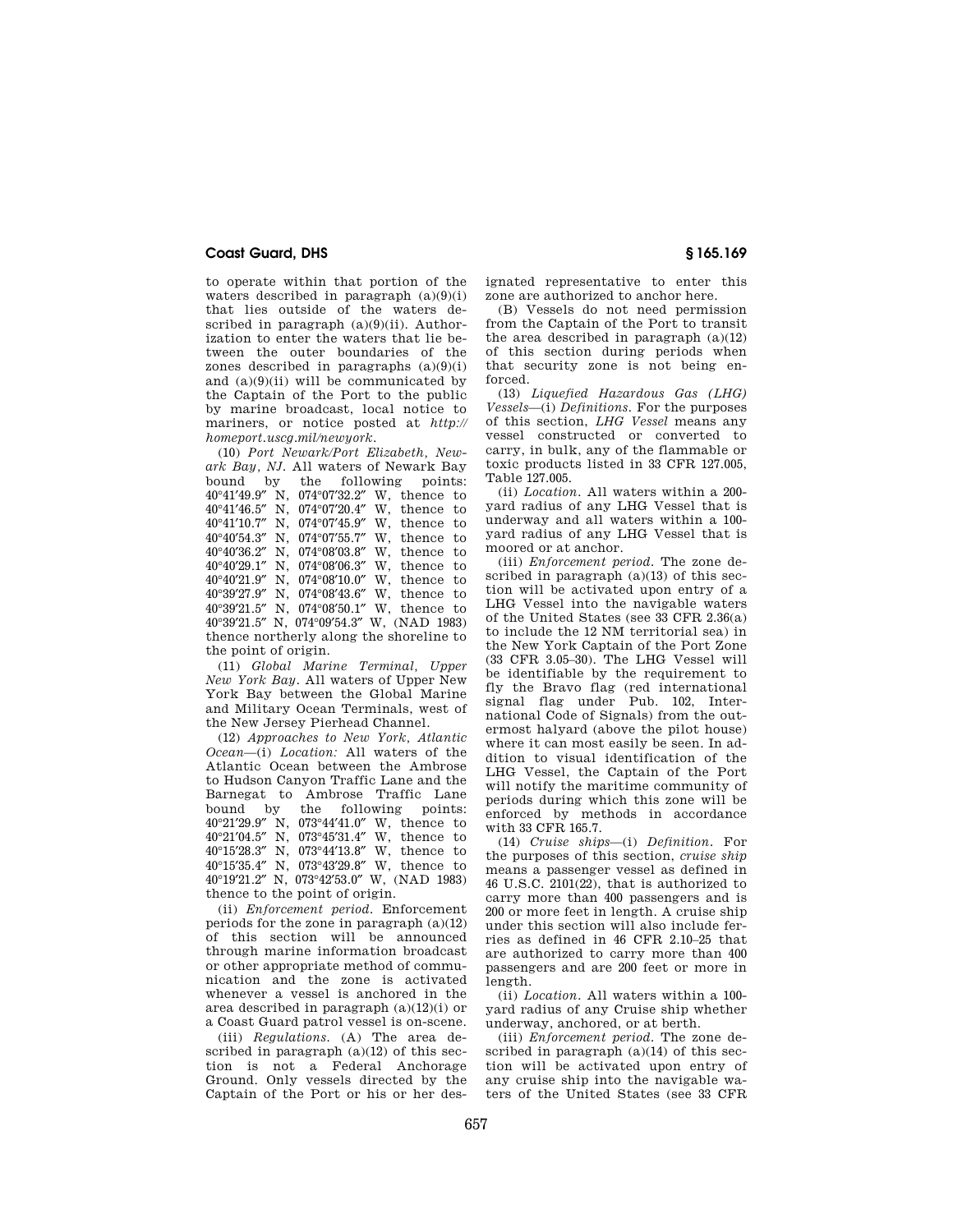2.36(a) to include the 12 NM territorial sea) in the New York Captain of the Port Zone (33 CFR 3.05–30). This zone will remain activated at all times while the cruise ship is within the navigable waters of the United States in the New York Captain of the Port Zone.

(15) *Designated Vessels*—(i) *Definition.*  For the purposes of this section, *Designated Vessels* are vessels carrying government officials, dignitaries, or other passengers requiring protection by the U.S. Secret Service, or other Federal, State or local law enforcement agency; barges or ships carrying petroleum products, chemicals, or other hazardous cargo; and passenger vessels (as defined in  $46$  U.S.C.  $2101(22)$ , that are authorized to carry more than 400 passengers and are less than 200 feet in length.

(ii) *Location.* All waters within a 100 yard radius of any Designated Vessel.

(iii) *Enforcement period.* The zone described in paragraph  $(a)(15)$  of this section will be activated upon entry of any Designated Vessel into the navigable waters of the United States (see 33 CFR 2.36(a) to include the 12 NM territorial sea) in the New York Captain of the Port Zone (33 CFR 3.05–30). This zone will remain activated at all times while the Designated Vessel is within the navigable waters of the United States in the New York Captain of the Port Zone. The Designated Vessels, including ships and barges carrying petroleum products, chemicals, or other hazardous cargo will be recognized by the requirement to fly the Bravo flag (red international signal flag under Pub 102, International Code of Signals from the outermost halyard (above the pilot house) where it can most easily be seen. Vessels that are constrained by their draft from leaving the channel may transit through the zone for the sole purpose of direct and expeditious transit so long as they remain within the navigable channel, maintain the maximum possible safe distance from the Designated Vessel, and do not stop or loiter within the zone. Designated Vessels carrying government officials, dignitaries, or other passengers requiring protection, and passenger vessels authorized to carry more than 400 passengers and are less than 200 feet in

# **§ 165.169 33 CFR Ch. I (7–1–10 Edition)**

length will be recognizable by their being escorted by a federal, state or local law enforcement or security vessel. The law enforcement or security vessel will be identifiable by flashing light, siren, flags, markings and/or through other means that clearly identify the vessel as engaged in law enforcement or security operations.

(16) *134th Street Pipeline Metering and Regulating Station*—(i) *Location.* All waters of the Hudson River within 25 yards of the 134th Street Pipeline Metering and Regulating Station.

(ii) *Regulations.* (A) Vessels not actively engaged in facility maintenance or inspection operations authorized in advance by the Pipeline Security Officer or designated representative, or authorized docking or undocking operations, must not enter within any part of a zone described in paragraph  $(a)(16)$ of this section without the express permission of the Coast Guard Captain of the Port, a designated representative or designated on-scene patrol personnel.

(B) Persons seeking Captain of the Port permission to enter within a particular zone for official business other than authorized passenger, cargo, provision, facility maintenance or inspection, bunker transfer operations or authorized docking or undocking operations may request such authorization by contacting: Commander Coast Guard Sector New York, via the Sector Command Center (SCC), at: 212 Coast Guard Drive, Staten Island, NY 10305, or via fax to (718) 354–4125 or by contacting the Sector Command Center Duty Officer by phone at: (718) 354–4353.

(17) *Waterfront heliports*—(i) *Location.*  All waters of the East River within 25 yards of the East 34th Street and Wall Street Heliports, and all waters of the Hudson River within 25 yards of the West 30th Street Heliport and the Jersey City/Newport Helistop, areas of land or water under and in immediate proximity to them; buildings on such structures or contiguous to them; and equipment and materials on such structures and in such buildings. When a barge, ferry, or other commercial vessel is conducting transfer operations at a waterfront heliport, the 25 yard zone is measured from the outboard side of the commercial vessel.